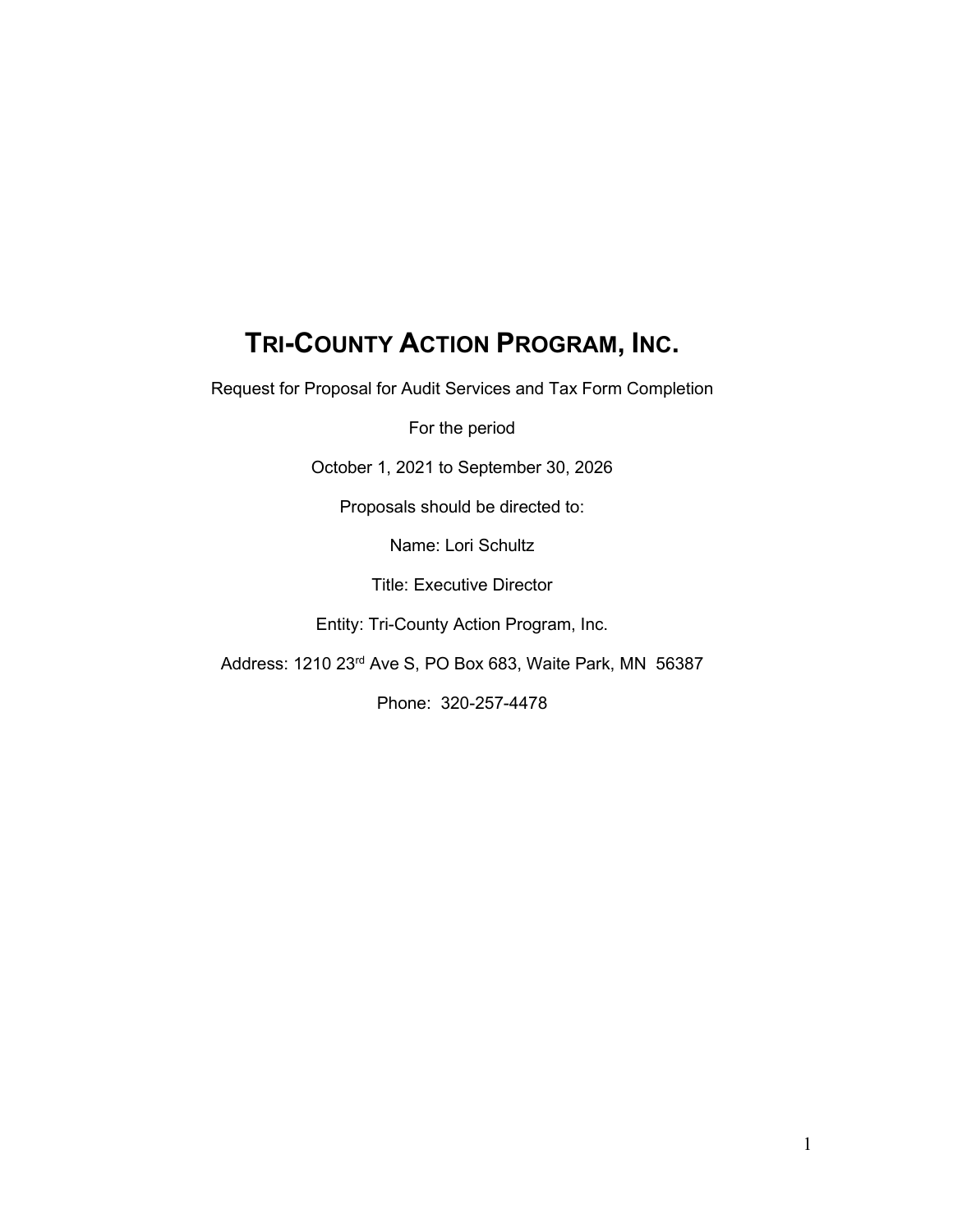# Table of Contents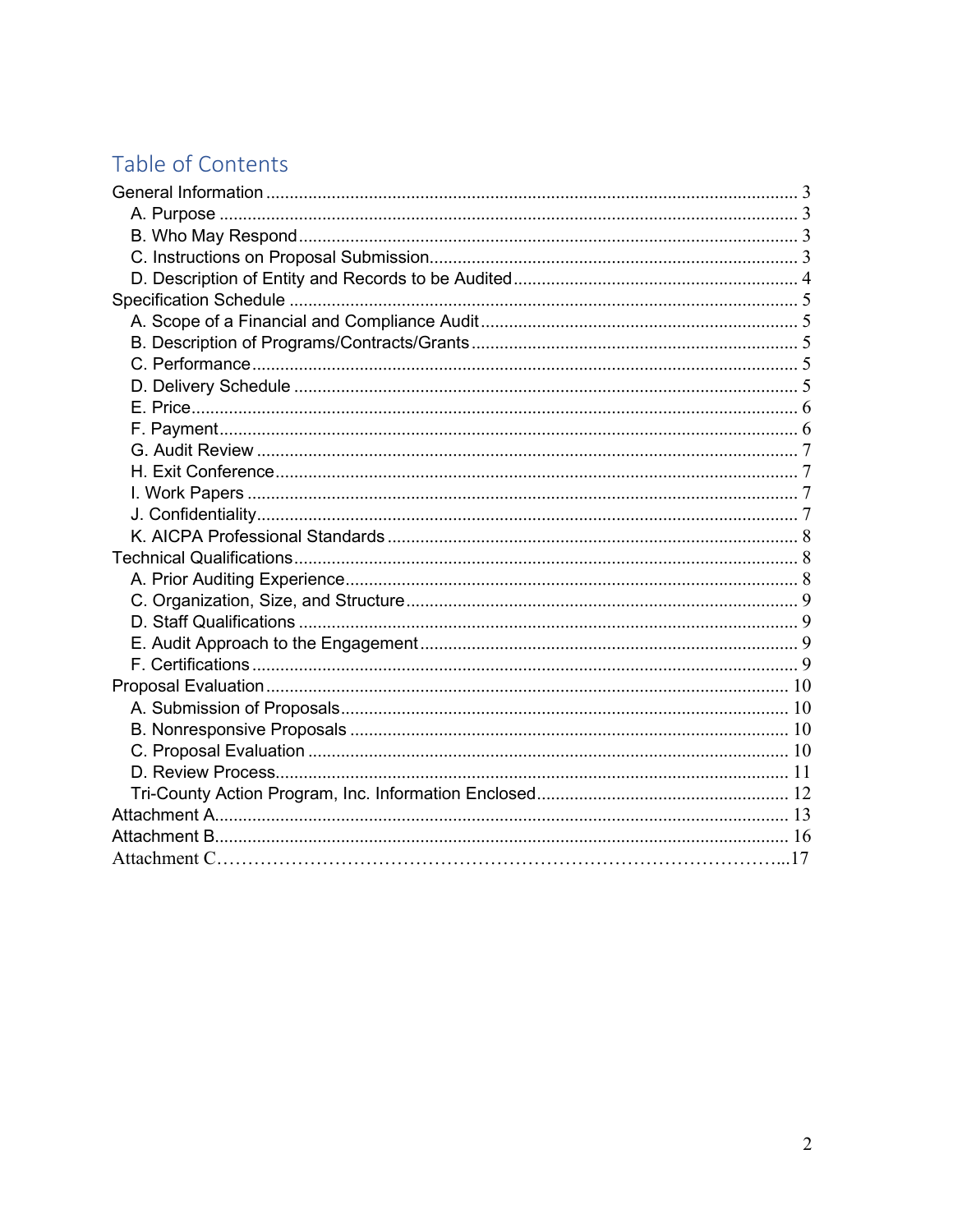# <span id="page-2-0"></span>**GENERAL INFORMATION**

# <span id="page-2-1"></span>**A. Purpose**

Tri-County Action Program, Inc. ("Agency") is issuing a Request for Proposals ("RFP") seeking a professional, licensed and certified firms to:

- Audit the Agency's annual financial statements in accordance with generally accepted auditing standards (GAAS), OMB Code of Federal Regulation Part 2 CFR Part 200 and the appropriate compliance supplements with a goal of expressing an opinion on the financial statements' conformity with generally accepted accounting principles (GAAP).
- **Prepare the annual IRS Form 990 for the Agency**
- Preparation of the Minnesota Charitable Organization Annual Report and required state filings.
- Submit any required, written communications to those charged with governance, and any management or similar recommendations that may result from the audits.

The first audit under this proposal will be for the fiscal year ending September 30, 2022. The Agency is seeking to engage a firm of a period of five years (through and including the fiscal year ending September 30, 2026).

# <span id="page-2-2"></span>**B. Who May Respond**

Only licensed Certified Public Accountants may respond to this RFP.

# <span id="page-2-3"></span>**C. Instructions on Proposal Submission**

- 1. Closing Submission Date: Proposals must be submitted no later than 3:30 p.m. on July 15, 2022*.*
- 2. Inquiries: Inquiries concerning this RFP should be submitted in writing to:

| Name:    | Lori Schultz                                      |
|----------|---------------------------------------------------|
| Title:   | <b>Executive Director</b>                         |
| Entity:  | Tri-County Action Program, Inc.                   |
| Address: | 1210 23rd Ave S, PO Box 683, Waite Park, MN 56387 |
| E-Mail:  | lori.schultz@tricap.org                           |

3. Conditions of Proposal: All costs incurred in the preparation of a proposal responding to this RFP will be the responsibility of the Offeror and will not be reimbursed by the Agency.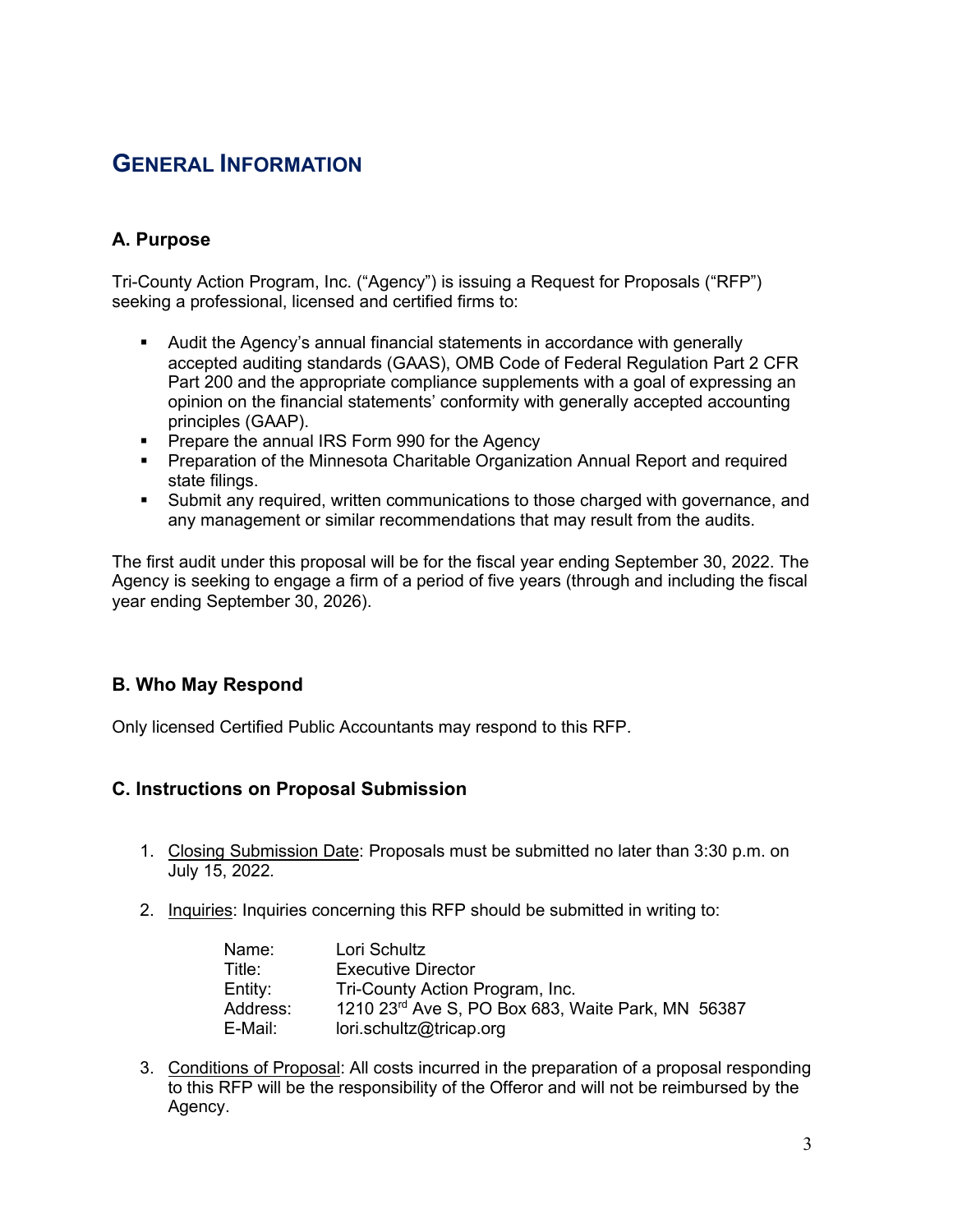4. Instructions to Prospective Contractors:

Your proposal should be addressed as follows:

| Name:    | Lori Schultz                                      |
|----------|---------------------------------------------------|
| Title:   | Executive Director                                |
| Entity:  | Tri-County Action Program, Inc.                   |
| Address: | 1210 23rd Ave S, PO Box 683, Waite Park, MN 56387 |

It is the responsibility of the Offeror to ensure that the proposal is received by the Agency by the date and time specified above. Two copies of the proposal must be submitted.

Late proposals will not be considered.

- 5. Right to Reject: The Agency reserves the right to reject any and all proposals received in response to this RFP. A contract for the accepted proposal will be based upon the factors described in this RFP.
- 6. Small and/or Minority-Owned Businesses: Efforts will be made by the Agency to utilize small businesses and minority-owned businesses. An Offeror qualifies as a small business firm, if it meets the definition of "small business" as established by the Small Business Administration (13 CFR 121.201).
- 7. Notification of Award:
	- It is expected that a decision selecting the successful audit firm will be made approximately 4 weeks of the closing date for the receipt of proposals.
	- Upon conclusion of final negotiations with the successful audit firm, all Offerors submitting proposals in response to this RFP will be informed, if they were accepted or not accepted.
	- It is expected that the contract shall be a one-year fixed price contract with options for four additional one-year periods.

#### <span id="page-3-0"></span>**D. Description of Entity and Records to be Audited**

Tri-County Action Program, Inc. is a private nonprofit organization which serves primarily 3 counties in Minnesota. The Corporation and has been determined to be exempt from Federal income tax under Section 501(c) (3) of the Internal Revenue Code. It is governed by an 18 - member volunteer Board of Directors. Administrative offices and all records are located at 1210 23<sup>rd</sup> Ave S, Waite Park, MN 56387. Other satellite offices are located throughout the three- county service area.

Prior year records have been audited and are available for review, upon request.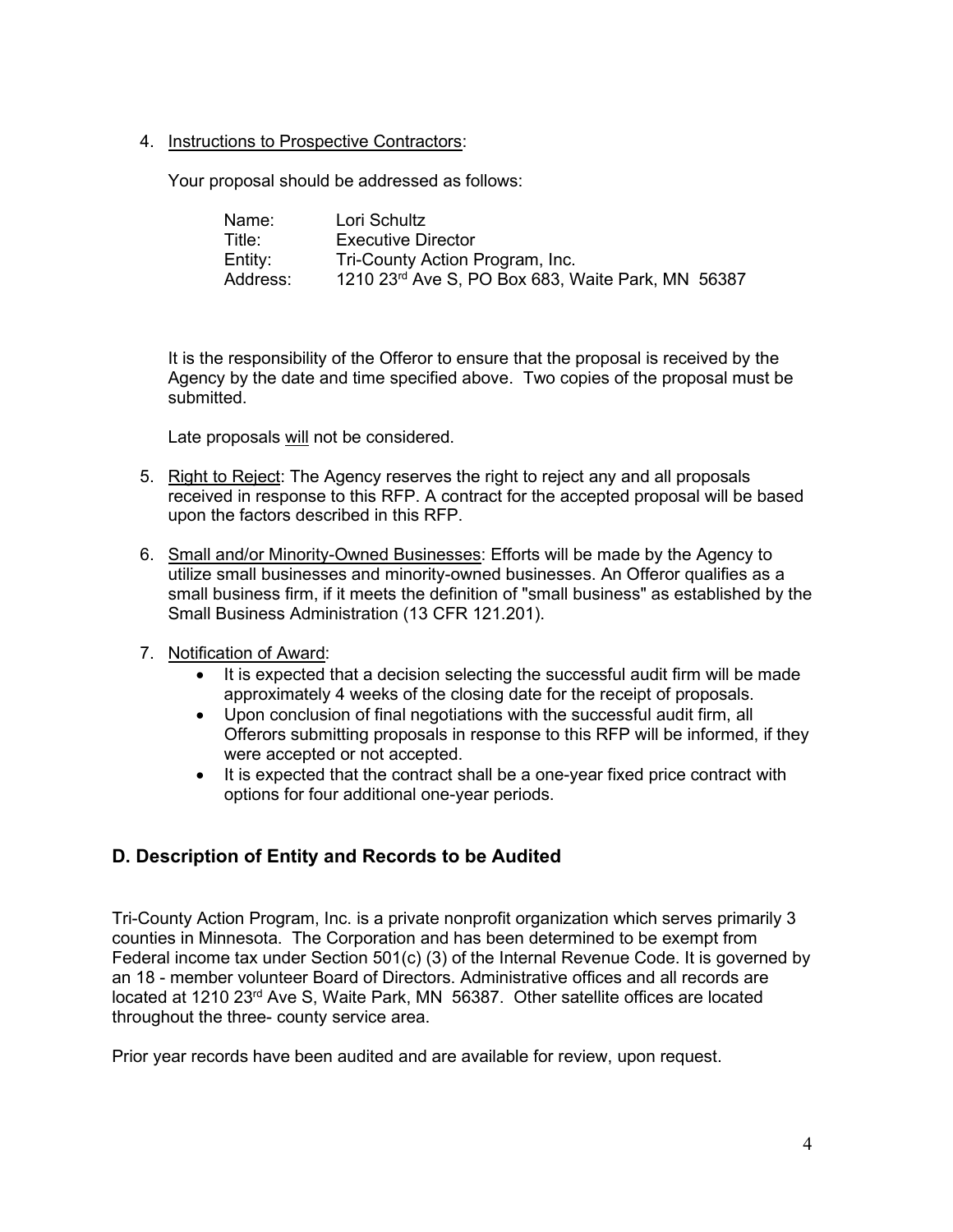# <span id="page-4-0"></span>**SPECIFICATION SCHEDULE**

# <span id="page-4-1"></span>**A. Scope of a Financial and Compliance Audit**

The purpose of this RFP is to obtain the services of a public accounting firm, whose principal officers are independent certified public accountants, certified or licensed by a regulatory authority of a state or other political subdivision of the United States, hereinafter referred to as the "Offeror" to perform a financial and compliance audit of the Agency.

#### <span id="page-4-2"></span>**B. Description of Programs/Contracts/Grants**

A description of the current programs/contracts/grants to be audited in the fiscal year 2022, are included on Attachment B. This list may not be fully inclusive due to programs ending and new programs being developed.

# <span id="page-4-3"></span>**C. Performance**

The Agency's records are required to be audited under this RFP upon conclusion of the next corporate fiscal year year-end for the period of October 1, 2021 through September 30, 2022.

The Offeror is required to prepare audit reports in accordance with applicable government audit standards including, but not limited to:

- **State of Minnesota Low Income Home Energy Assistance Program** (LIHEAP);
- **State of Minnesota Weatherization Assistance Program;**
- **Volunteer Income Tax Assistance Matching Grant Program (Federal);**
- **State of Minnesota Public Transit Participation Program; and,**
- The audit requirements in the publications listed in the Certification section of this RFP and all other requirements of existing grant contract obligations.

#### <span id="page-4-4"></span>**D. Delivery Schedule**

Tri-County Action Program, Inc is anticipating the following timeline of activities:

| <b>Date</b>                | <b>Milestone</b>                                                                                                                                                            |
|----------------------------|-----------------------------------------------------------------------------------------------------------------------------------------------------------------------------|
| June 21, 2022              | RFP published.                                                                                                                                                              |
| June 28, 2022<br>$1:00$ PM | Bidder's Conference (conducted virtually; connection details<br>to follow.)<br>Please RSVP to Gloria Olson (via e-mail at<br>gloria.olson@tricap.org) before June 24, 2022. |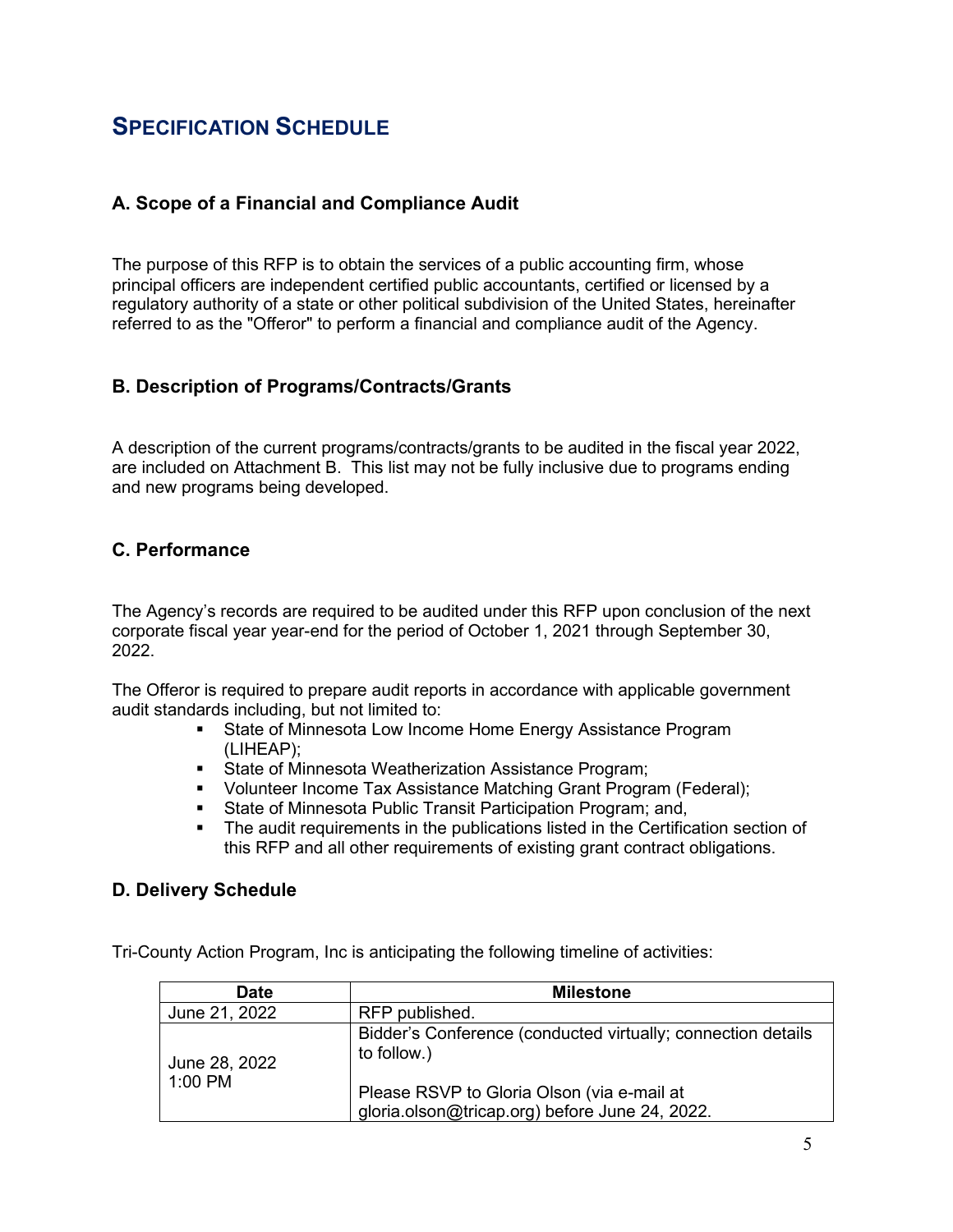|                         | All proposals due to:                                          |
|-------------------------|----------------------------------------------------------------|
|                         | Lori Schultz                                                   |
| July 15, 2022           | <b>Executive Director</b>                                      |
|                         | Tri-County Action Program, Inc.                                |
|                         | 1210 23rd Ave S, PO Box 683, Waite Park, MN 56387              |
| August 18, 2022         | Tentative date for Finance & Audit Committee review and        |
|                         | recommendation to the Board of Directors                       |
| August 19, 2022         | Tentative date of final selection and notification             |
|                         | End of Tri-County Action Program fiscal year                   |
| September 30, 2022      | Preliminary audit field work                                   |
|                         | Completion of audit fieldwork (including exit conference at    |
| December 22, 2022       | end of fieldwork).                                             |
|                         | Draft audit report and financial statement due to Gloria Olson |
| January 20, 2023        | (gloria.olson@tricap.org) for publication to the Board of      |
|                         | Directors and its committees.                                  |
| Week of January 23,     | The firm shall present the report and statements to Finance &  |
| 2023                    | Audit Committee (schedule for each is determined).             |
| <b>February 3, 2023</b> | Paper copies and an electronic (pdf preferred) copy of the     |
|                         | final audit report and draft IRS Form 990 to be submitted to   |
|                         | management for dissemination to the Board of Directors.        |
|                         | The firm shall present the report and statements to Board of   |
| February 16, 2023       | Directors meeting and deliver 20 final audit reports to the    |
|                         | Agency.                                                        |
|                         |                                                                |

Reports may be submitted earlier than the above schedule. However, if the Offeror fails to make delivery of the audit reports within the time schedule specified herein, or if the Offeror delivers audit reports which do not conform to all of the provisions of this contract, the Agency may, by written notice of default to the Offeror, terminate the whole or any part of this contract. Under certain extenuating circumstances the contracting agent may extend this schedule upon written request of the Offeror with sufficient justification.

# <span id="page-5-0"></span>**E. Price**

The Offeror's proposed price should include a not-to-exceed total fee, a fee per service (audit services, tax services, etc.) and average hourly billing rates by position. Any out-ofpocket expenses should also be clearly indicated.

# <span id="page-5-1"></span>**F. Payment**

Payment will be made when the Agency. has determined that the total work effort has been satisfactorily completed. Should the Agency reject a report, the Agency's authorized representative will notify the Offeror in writing of such rejection giving the reason*(s)*. The right to reject a report shall extend throughout the term of this contract and for ninety (90) days after the Offeror submits the final invoice for payment.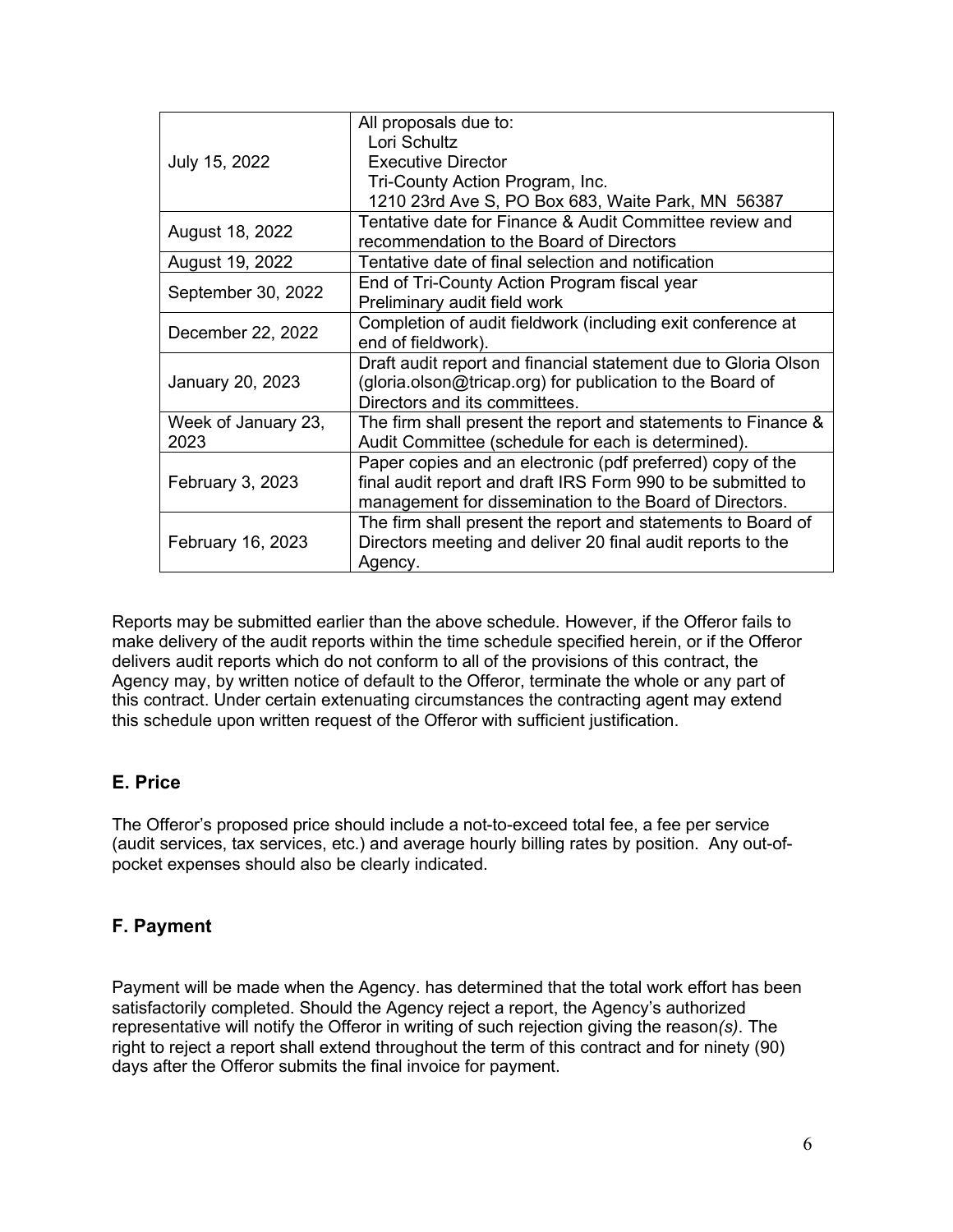Progress payments will be allowed to the extent that Agency can determine that satisfactory progress is being made.

Upon delivery of the final report's copies to the Agency, including the Agency's acceptance and approval reports, the Offeror may submit a bill for the balance due on the contract for the audit.

### <span id="page-6-0"></span>**G. Audit Review**

All audit reports prepared under this contract will be reviewed by the Agency. and its funding sources to ensure compliance with General Accounting Office's (GAO) *Government Audit Standards* and other appropriate audit guides.

#### <span id="page-6-1"></span>**H. Exit Conference**

An exit conference with the Agency's representatives and the Offeror's representatives will be held at the conclusion of the field work. Observations and recommendations must be summarized in writing and discussed with the Agency, including internal control and program compliance observations and recommendations.

#### <span id="page-6-2"></span>**I. Work Papers**

- Upon request, the Offeror will provide a copy of the workpapers pertaining to any questioned costs determined in the audit. The workpapers must be concise and provide the basis for the questioned costs as well as an analysis of the problem.
- The workpapers will be retained for at least five years from the end of the audit period.
- The workpapers will be available for examination by authorized representatives of the grant funded programs and the Agency.

# <span id="page-6-3"></span>**J. Confidentiality**

The Offeror agrees to keep the information related to all contracts in strict confidence. Other than the reports submitted to the Agency*,* the Offeror agrees not to publish, reproduce or otherwise divulge such information in whole or in part, in any manner or form or authorize or permit others to do so, taking such reasonable measures as are necessary to restrict access to the information, while in the Offeror's possession, to these employees on the Offeror's staff who must have the information on a "need-to-know" basis.

The Offeror agrees to immediately notify, in writing, the Agency's authorized representative in the event the Offeror determines or has reason to suspect a breach of this requirement.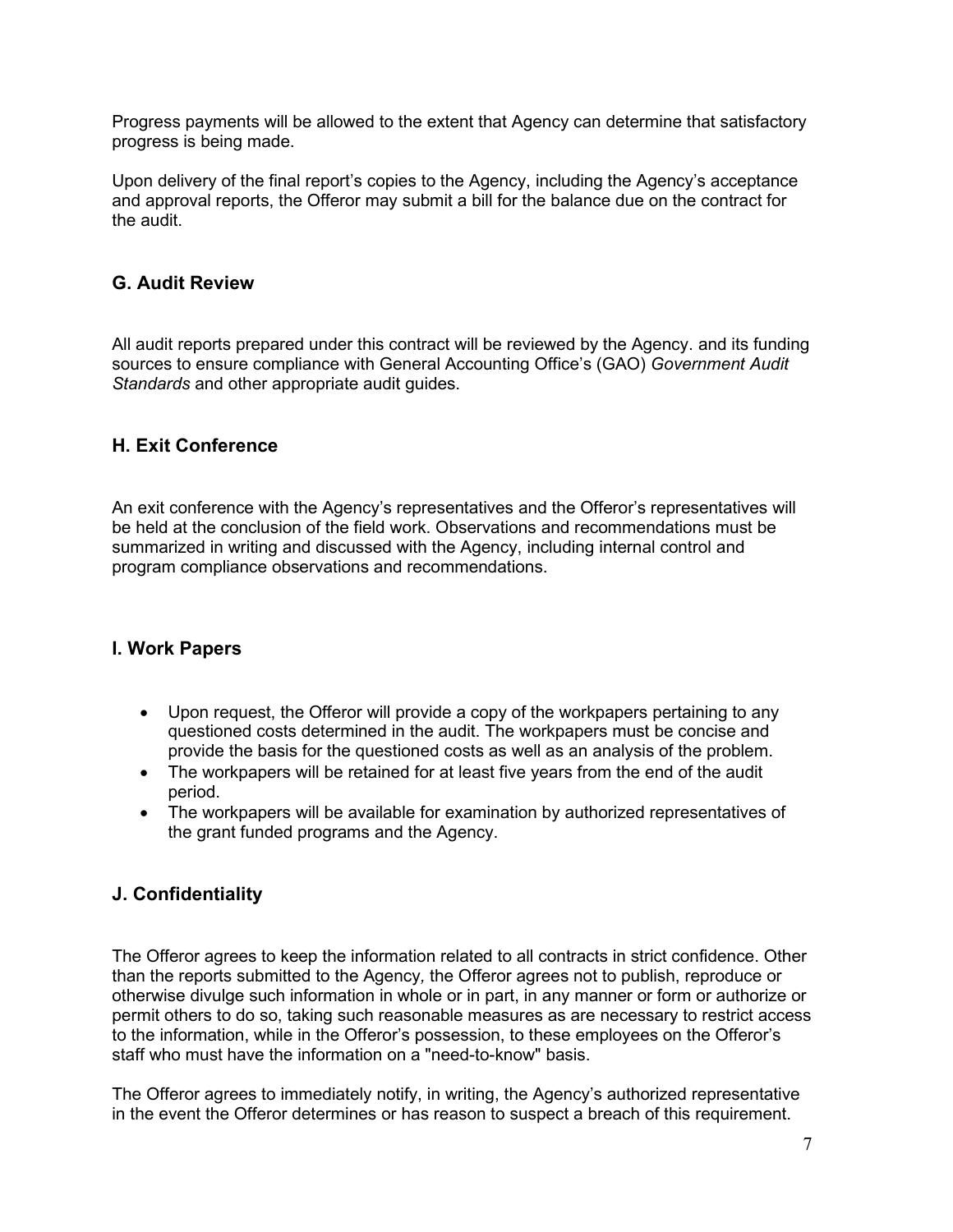### <span id="page-7-0"></span>**K. AICPA Professional Standards**

The AICPA Professional Standards state:

Ethics Interpretation 501-3 - Failure to follow standards and/or procedures or other requirements in governmental audits.

Engagements for audits of government grants, government units or other recipients of government monies typically require that such audits be in compliance with government audit standards, guides procedures, statutes, rules and regulations, in addition to generally accepted auditing standards. If a member has accepted such an engagement, and undertakes an obligation to follow specified government audit standards, guides, procedures, statutes, rules and regulations, in addition to generally accepted auditing standards, he is obligated to follow such requirements.

Failure to do so is an act discreditable to the profession in violation of Rule 501, unless the member discloses in his report the fact that such requirements were not followed and the reasons therefor.

# <span id="page-7-1"></span>**TECHNICAL QUALIFICATIONS**

Tri-County Action Program is requesting the following information to be included in your firm's proposal (at a minimum):

#### <span id="page-7-2"></span>**A. Prior Auditing Experience**

The Offeror should describe its prior auditing experience including the names, addresses, contact persons, and telephone numbers of three prior organizations audited. Experience should include the following categories:

- 1. Prior experience auditing nonprofit organizations.
- 2. Prior experience auditing community action agencies*.*
- 3. Prior experience auditing similar programs operated by Tri-County Action Program, Inc, including:
	- a. Prior experience auditing similar programs funded by the Federal Government.
	- b. Prior experience auditing similar programs funded by the State of Minnesota.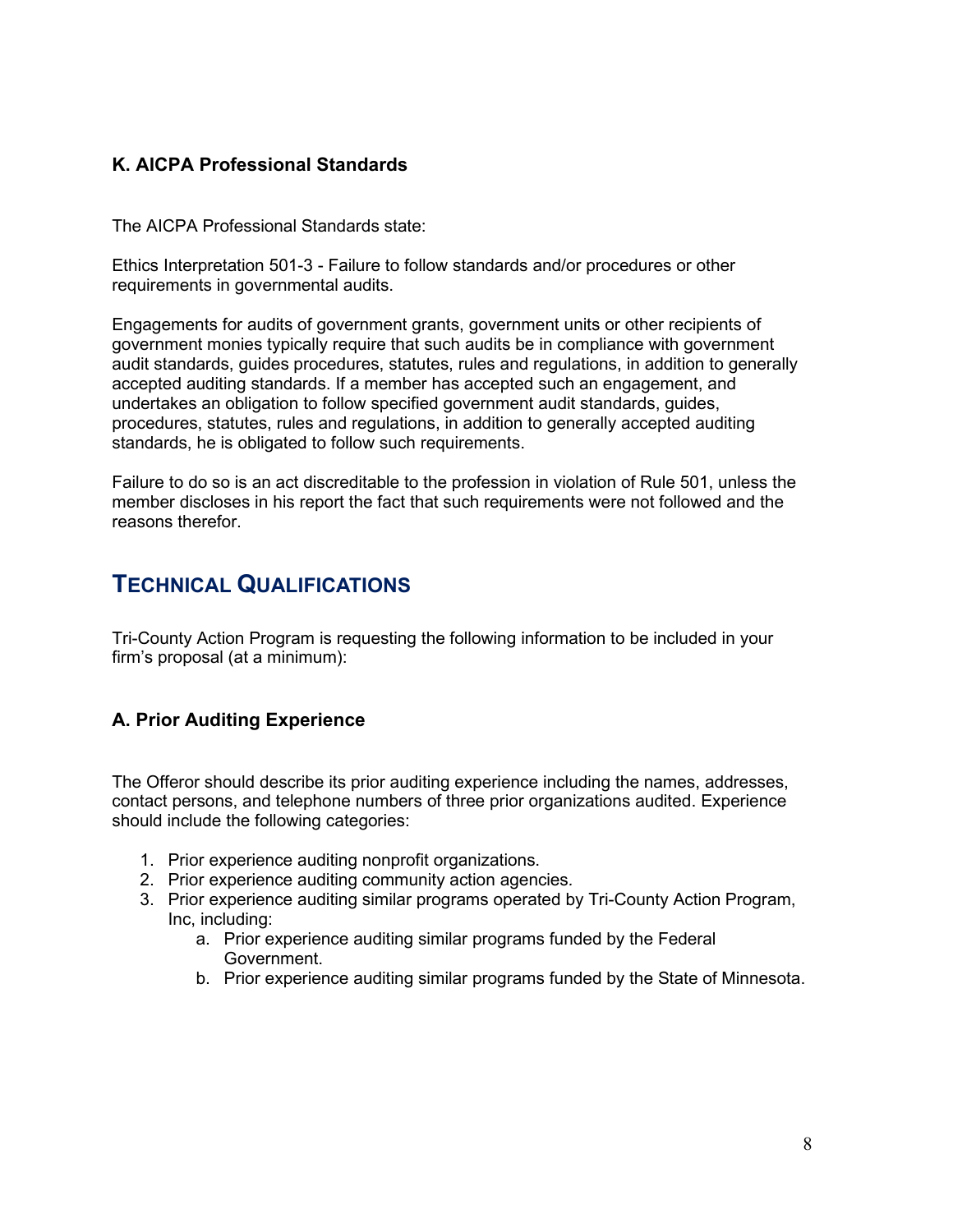# <span id="page-8-0"></span>**C. Organization, Size, and Structure**

The Offeror should describe its organization, size (in relation to audits to be performed) and structure. Description should include:

- 1. Size of the Offeror, including number of employees and physical site locations.
- 2. Explanation of independence.
- 3. Any conflicts of interest that exist.
- 4. A copy of the firm's most recent peer review report, including any accompanying letter(s) of findings.
- 5. Explanation if the Offeror is a small or minority-owned business of women's business enterprise.

# <span id="page-8-1"></span>**D. Staff Qualifications**

The Offeror should describe the qualifications of staff to be assigned to the audits. Descriptions should include:

- 1. Audit team makeup.
- 2. Overall supervision to be exercised.
- 3. Documented experience of the individual audit team members: Include resumes of only the staff to be assigned to the audits. Include education, position in firm, years with the firm, and industry specific experience.

#### <span id="page-8-2"></span>**E. Audit Approach to the Engagement**

The Offeror should describe its understanding of work to be performed, including audit procedures, estimated hours, and other pertinent information. Additionally, please include a general discussion of your firm's basic approach to performing the audit, including:

- 1. Your firm's philosophy on communications throughout the year, scheduling of engagements, management letter, and tax returns.
- 2. Your expectations of the Agency's Board, executive, finance and accounting staff.
- 3. A provisional timeline for planning, fieldwork, completion of the audit, and the expected delivery of the financial statements, management letter, and tax returns

#### <span id="page-8-3"></span>**F. Certifications**

The Offeror must sign and include as an attachment to its proposal the Certifications enclosed with this RFP.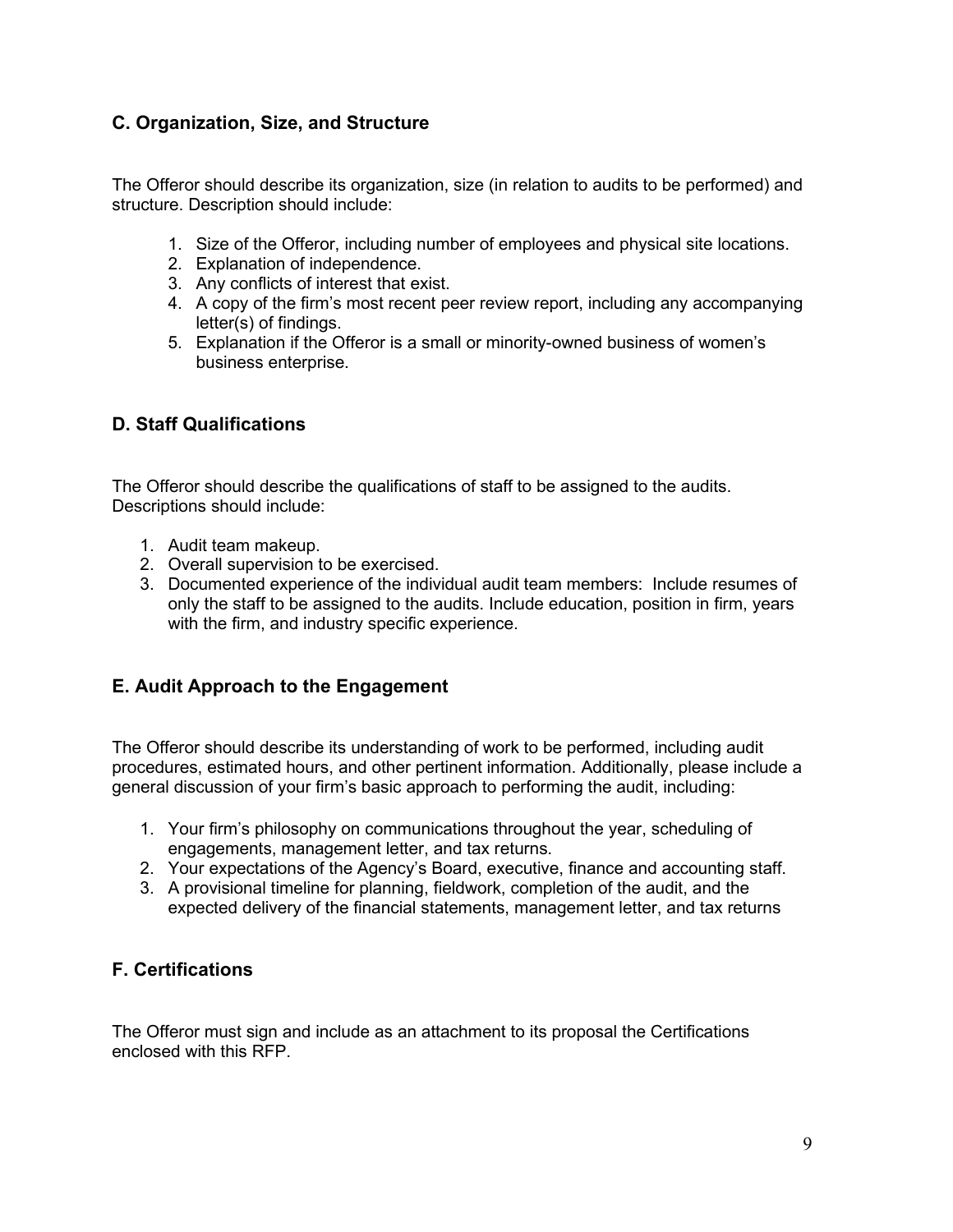# <span id="page-9-0"></span>**PROPOSAL EVALUATION**

# <span id="page-9-1"></span>**A. Submission of Proposals**

All proposals shall be submitted by hard copy and must include two copies of the Offeror's technical qualifications, two copies of the pricing information (in a separately sealed envelope), and two copies of the signed Certifications. These documents will become part of the contract.

#### <span id="page-9-2"></span>**B. Nonresponsive Proposals**

Proposals may be judged nonresponsive and removed from further consideration if any of the following occur:

- 1. The proposal is not received timely in accordance with the terms of this RFP.
- 2. The proposal does not follow the specified format.
- 3. The proposal does not include the Certifications.
- 4. The proposal is not adequate to form a judgment by the reviewers that the proposed undertaking would comply with the Government Audit Standards of the U.S. Comptroller General.

#### <span id="page-9-3"></span>**C. Proposal Evaluation**

Evaluation of each proposal will be scored on the following factors outlined in the Technical Qualification section of this document:

| <b>Criteria</b>                                                   | <b>Point Range</b> |
|-------------------------------------------------------------------|--------------------|
| Prior Audit Experience, including:                                | $0 - 30$           |
| Prior experience auditing nonprofit organizations<br>а.           |                    |
| Prior experience auditing community action agencies<br>b.         |                    |
| Prior experience auditing similar programs operated by Tri-<br>c. |                    |
| County Action Program, Inc.                                       |                    |
|                                                                   |                    |
| Organization, size, and structure of Offeror's firm, including:   | $0 - 10$           |
| Size of the Offeror<br>a.                                         |                    |
| Explanation of independence.<br>b.                                |                    |
| Conflicts of interest, if any.<br>C.                              |                    |
| Copy of firm's most recent peer review report<br>d.               |                    |
| Minority-owned/small business/women's business enterprise<br>е.   |                    |
|                                                                   |                    |
| <b>Staff Qualifications, including:</b>                           |                    |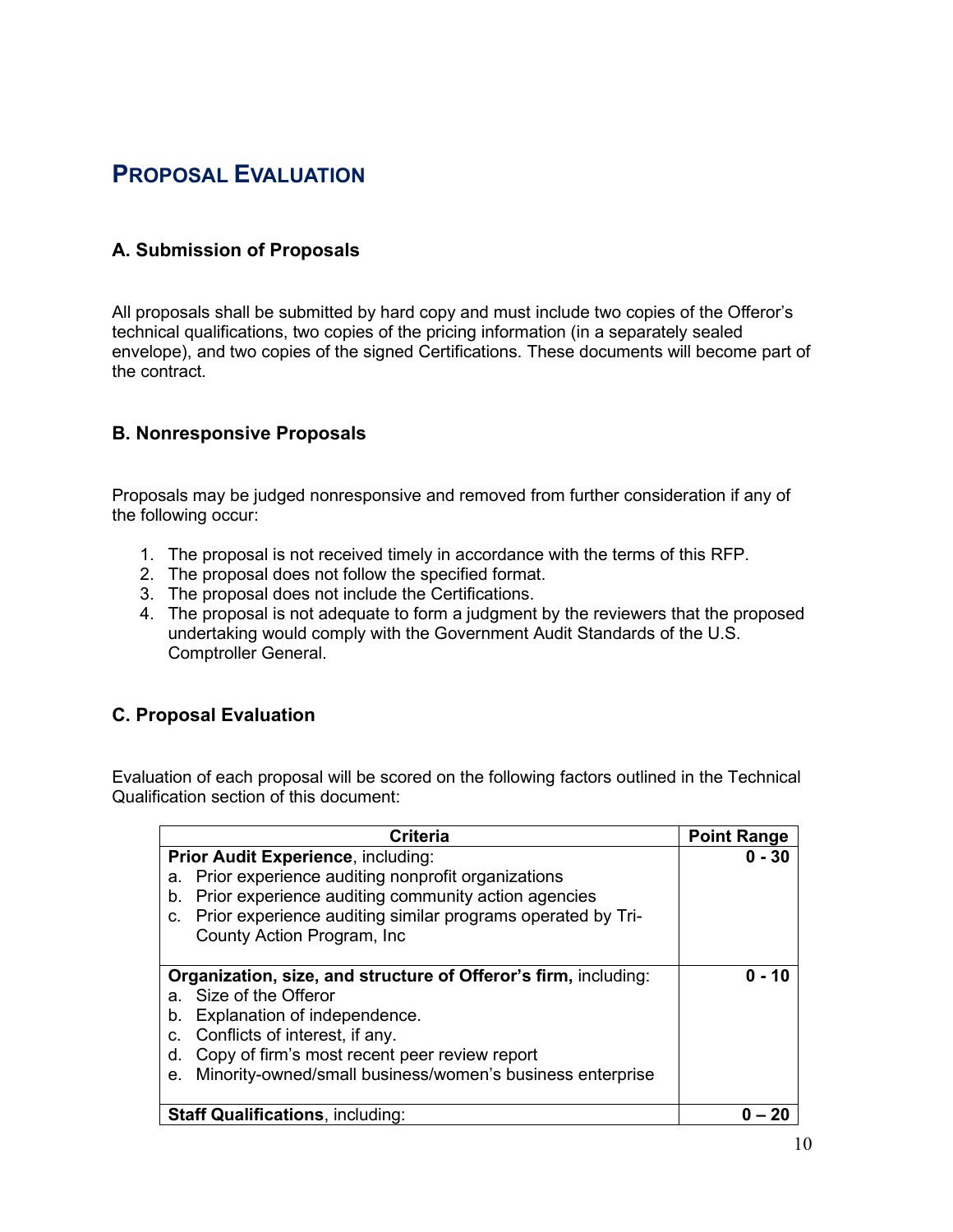| a. Audit team composition.<br>Overall supervision to be exercised<br>b.<br>Documented experience of the individual audit team members<br>c.                        |          |
|--------------------------------------------------------------------------------------------------------------------------------------------------------------------|----------|
| Approach to the Engagement, including:<br>a. Communication approach<br>Expectations for Agency's staff and Board of Directors<br>b.<br><b>Provisional timeline</b> | $0 - 15$ |
| <b>Price</b>                                                                                                                                                       | $0 - 25$ |
| <b>Range of Possible Points</b>                                                                                                                                    | 0 - 100  |

#### <span id="page-10-0"></span>**D. Review Process**

The Agency may, at its discretion, request presentations by or meetings with any or all Offerors, to clarify or negotiate modifications to the Offerors' proposals.

However, the Agency reserves the right to make an award without further discussion of the proposals submitted. Therefore, proposals should be submitted initially on the most favorable terms, from both technical and price standpoints, that the Offeror can propose.

The Agency. contemplates award of the contract to the responsible Offeror with the highest total points.

When submitting the proposal, firms should be aware of and understand the following items:

- 1. A change in auditor rotation requirements from one (or more) funding sources of the Agency could impact (reduce) the proposed five-year time period sought in this RFP.
- 2. Upon request, the bidder will provide a copy of the work-papers pertaining to any questioned costs determined in the audit. The work-papers must be concise and provide the basis for the questioned costs as well as an analysis of the problem.
- 3. The work-papers will be retained for at least five years from the end of the audit period. The work-papers will be available for examination by authorized representatives of the applicable federal or state audit agency, the General Accounting Office, and the Agency.
- 4. If the firm has prepared or prepares the indirect cost proposal or cost allocation plan, the same firm cannot also perform the audit when the indirect costs recovered by Tri-County Action Program during the prior year exceed \$1 million.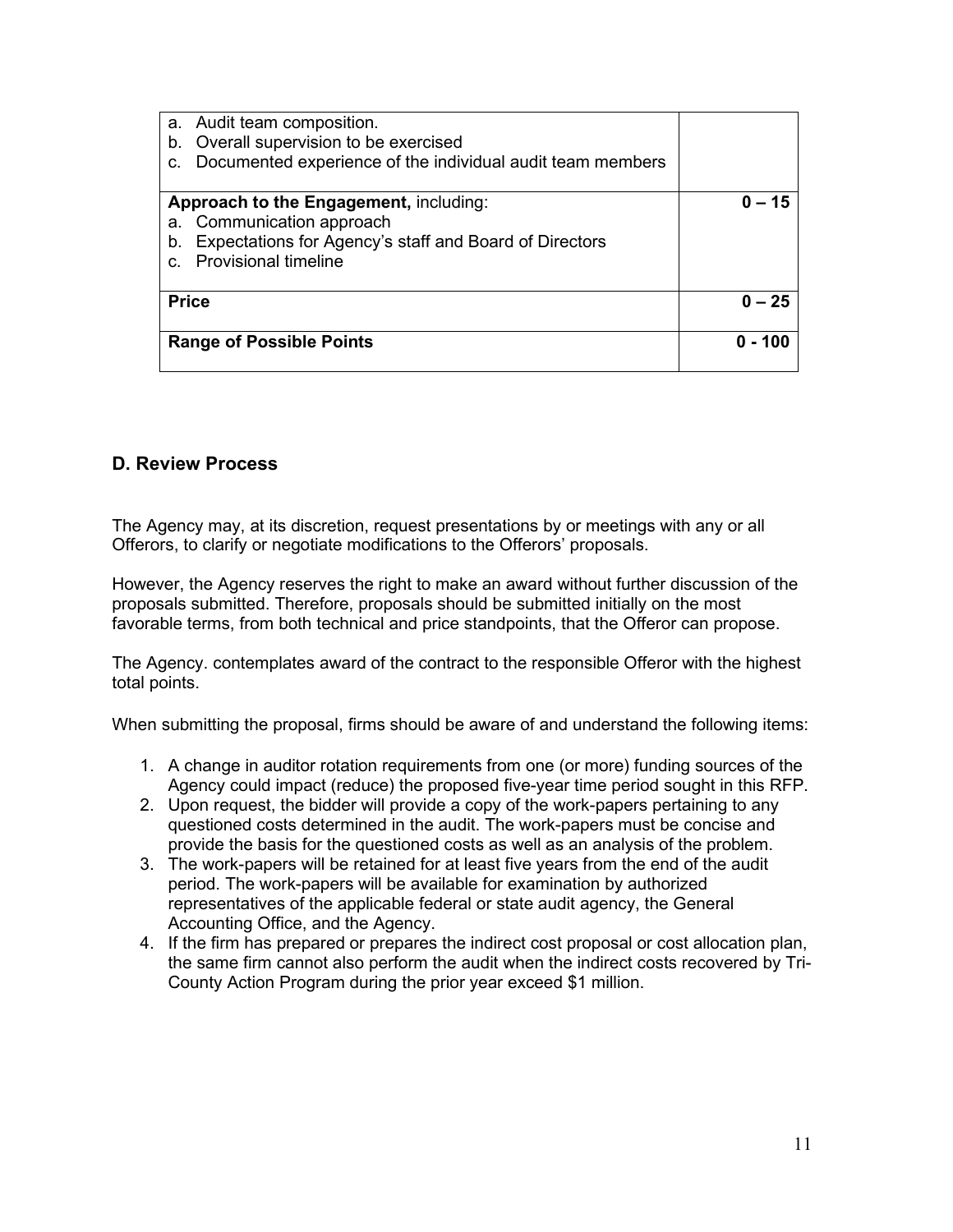# <span id="page-11-0"></span>**Tri-County Action Program, Inc. Information Enclosed**

Please find attached to this RFP the following information. Please read each item in its entirety prior to responding.

Attachment A – Offeror Certifications

Attachment B - Tri-County Action Program Information

Attachment C - Tri-County Action Program organization chart (or key governance and management personnel).

Prior year reports for Tri-County Action Program will be made available upon request.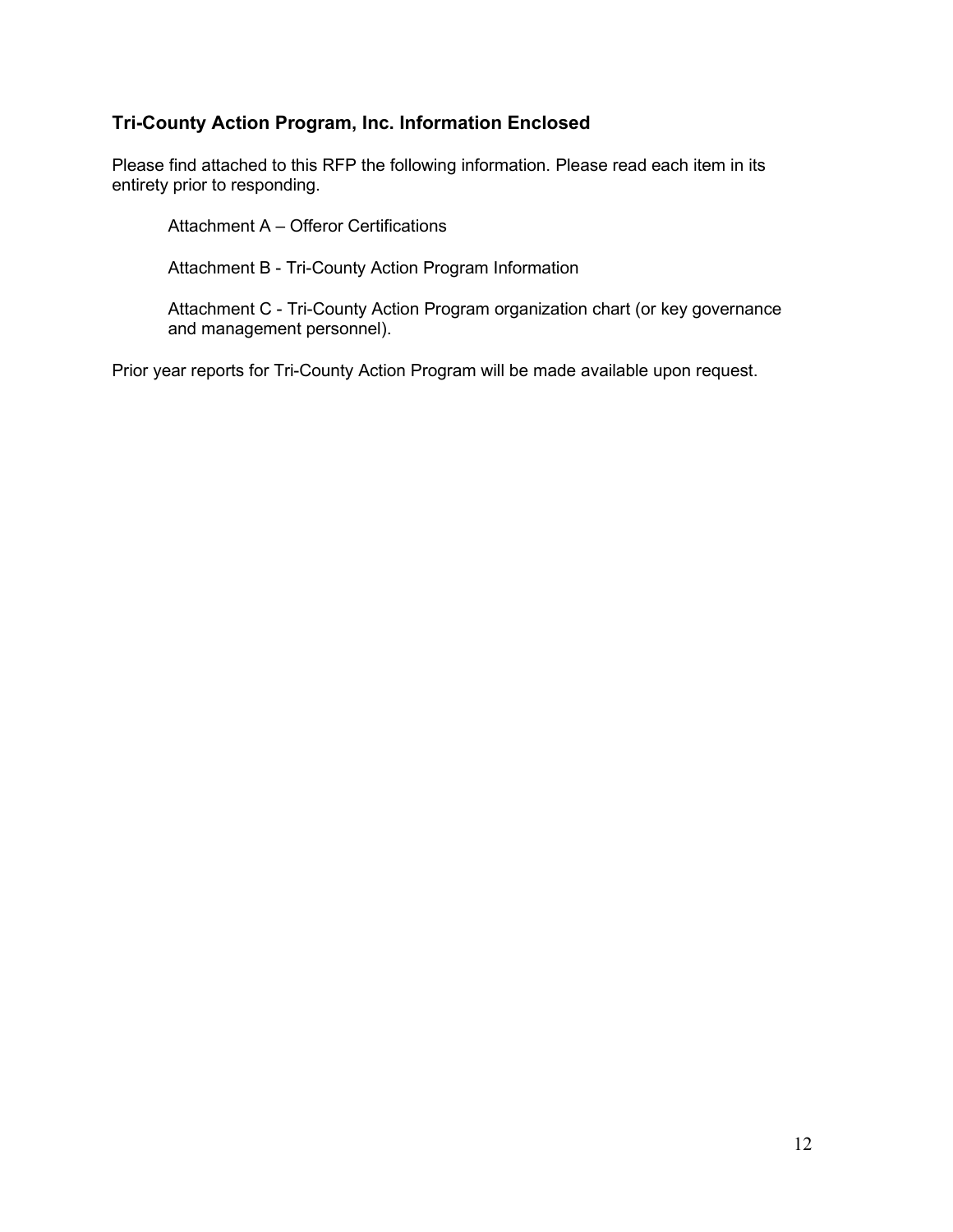# <span id="page-12-0"></span>**ATTACHMENT A**

# **Certifications**

On behalf of the Offeror:

- 1. The individual signing certifies that he/she is authorized to contract on behalf of the Offeror.
- 2. The individual signing certifies that the Offeror is not involved in any agreement to pay money or other consideration for the execution of this agreement, other than to an employee of the Offeror.
- 3. The individual signing certifies that the prices in this proposal have been arrived at independently, without consultation, communication, or agreement, for the purpose of restricting competition.
- 4. The individual signing certifies that the prices quoted in this proposal have not been knowingly disclosed by the Offeror prior to an award to any other Offeror or potential Offeror.
- 5. The individual signing certifies that there has been no attempt by the Offeror to discourage any potential Offeror from submitting a proposal.
- 6. The individual signing certifies that the Offeror is a properly licensed certified public accountant, or a public accountant licensed on or before January 1, 2022.
- 7. The individual signing certifies that the Offeror meets the independence standards of the *Government Auditing Standards*.
- 8. The individual signing certifies that he/she is aware of and will comply with the GAO continuing education requirements
- 9. The individual signing certifies that he/she is aware of and will comply with the GAO requirement of an external quality control (peer) review.
- 10. The individual signing certifies that he/she has read and understands the following publications relative to the proposed audits:
	- Government Auditing Standards (Yellow Book)
	- Title 2 U.S. Code of Federal Regulations Part 200, Uniform Administrative Requirements, Cost Principles and Audit Requirements for Federal Awards
	- Audits of Not-for-Profit Entities (AICAP Audit Guide)
	- Audits of State and Local Governments (AICPA Audit Guide)
	- Minnesota Statutes which include, but are not limited to: Minnesota Government Data Practices Act, Affirmative Action and Non-Discrimination, Minnesota's Charities Laws and Public Transit Operations Statutes
	- Health Insurance Portability Accountability Act (HIPAA)
	- Title 10 of the Code of Federal Regulations regarding Weatherization Assistance for Low Income Persons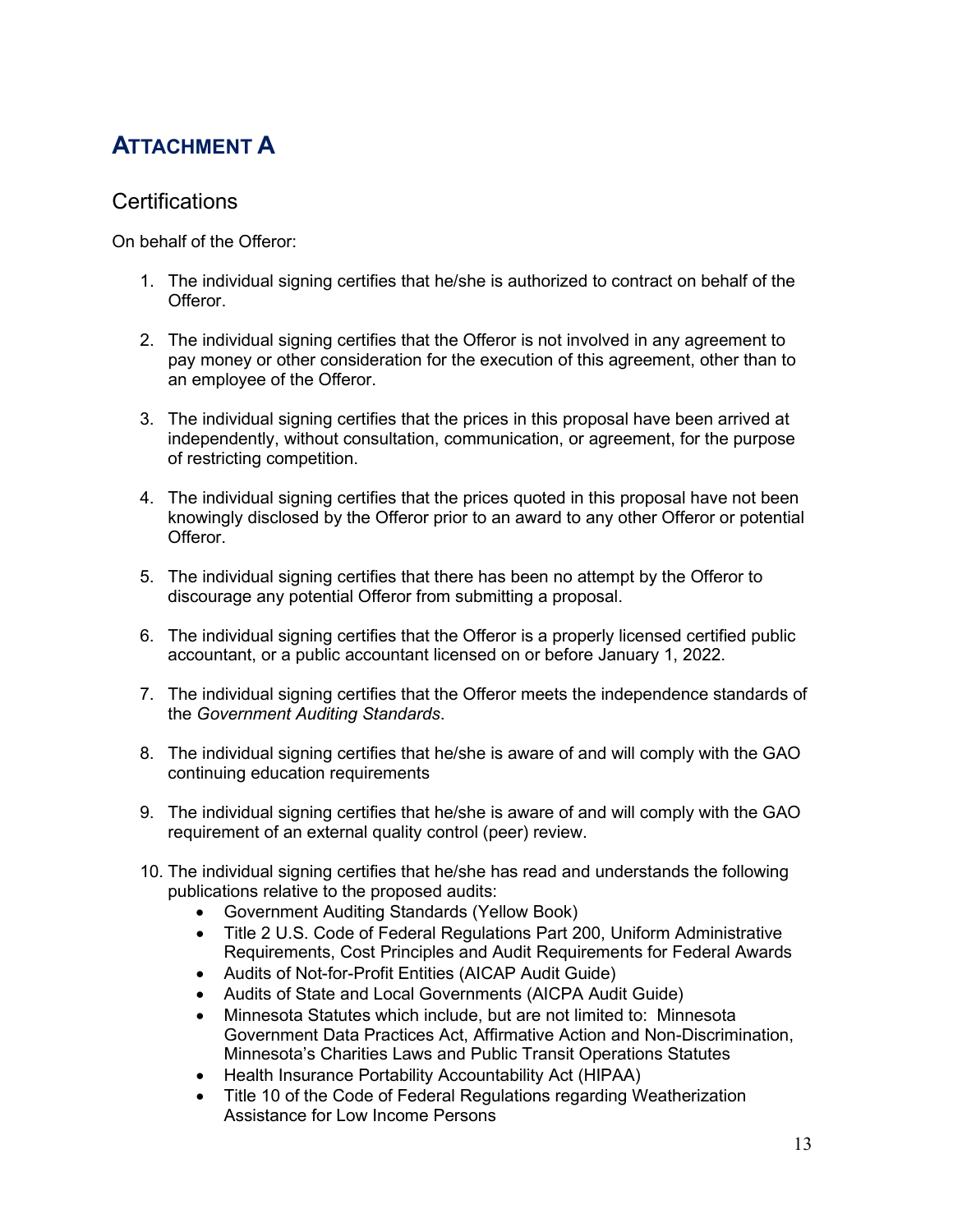- Title 29 of the Code of Federal Regulations regarding the "Common Rule"
- Title 45 of the Code of Federal Regulations of Health & Human Services
- Title 48 of the Code of Federal Regulations Federal Acquisition regulations regarding Debarment, Suspension, Ineligibility and Voluntary Exclusion-Lower Tier Covered Transactions
- Title 49 of the Code of Federal regulations for the Federal Transit Administration
- The VA Financial Guide for Grantees
- The Federal Transit Authority regulations
- Single Audit Act
- 11. The individual signing certifies that he/she has read and understands all of the information in this Request for Proposal, including the information on the programs/grants/contracts to be audited.
- 12. The Bidder has an Affirmative Action Plan.
- 13. The Bidder will comply with E.O. 11246, "Equal Employment Opportunity," as amended by E.O. 11375, "Amending Executive Order 11246 Relating to Equal Employment Opportunity," and as supplemented by regulations at 41 CFR part 60, "Office of Federal Contract Compliance Programs, Equal Employment Opportunity, Department of Labor."
- 14. The Bidder will comply with the Byrd Anti-Lobbying Amendment (31 U.S.C. 1352)— Contractors that apply or bid for an award of \$100,000 or more must file the required certification. Each tier certifies to the tier above that it will not and has not used Federal appropriated funds to pay any person or organization for influencing or attempting to influence an officer or employee of any agency, a member of Congress, officer or employee of Congress, or an employee of a member of Congress in connection with obtaining any Federal contract, grant or any other award covered by 31 U.S.C. 1352. Each tier must also disclose any lobbying with nonfederal funds that takes place in connection with obtaining any Federal award. Such disclosures are forwarded from tier to tier up to the non-Federal award.
- 15. The Bidder will not discriminate against any employee or applicant for employment because of race, religion, color, sexual orientation or national origin, except where religion, sex, or national origin is a bona fide occupational qualification reasonably necessary to the normal operation of the Bidder. The Bidder agrees to post in conspicuous places, available to employees and applicants for employment, notices setting forth the provisions of this nondiscrimination clause. Notices, advertisement and solicitations placed in accordance with Federal law, rule, or regulation shall be deemed sufficient for meeting the intent of this section.
- 16. The individual signing certifies that the Offeror, and any individuals to be assigned to the audits, does not have a record of substandard audit work and has not been debarred or suspended from doing work with any federal, state or local government. (If the Offeror or any individual to be assigned to the audits has been found in violation of any state or AICPA professional standards, this information must be disclosed.)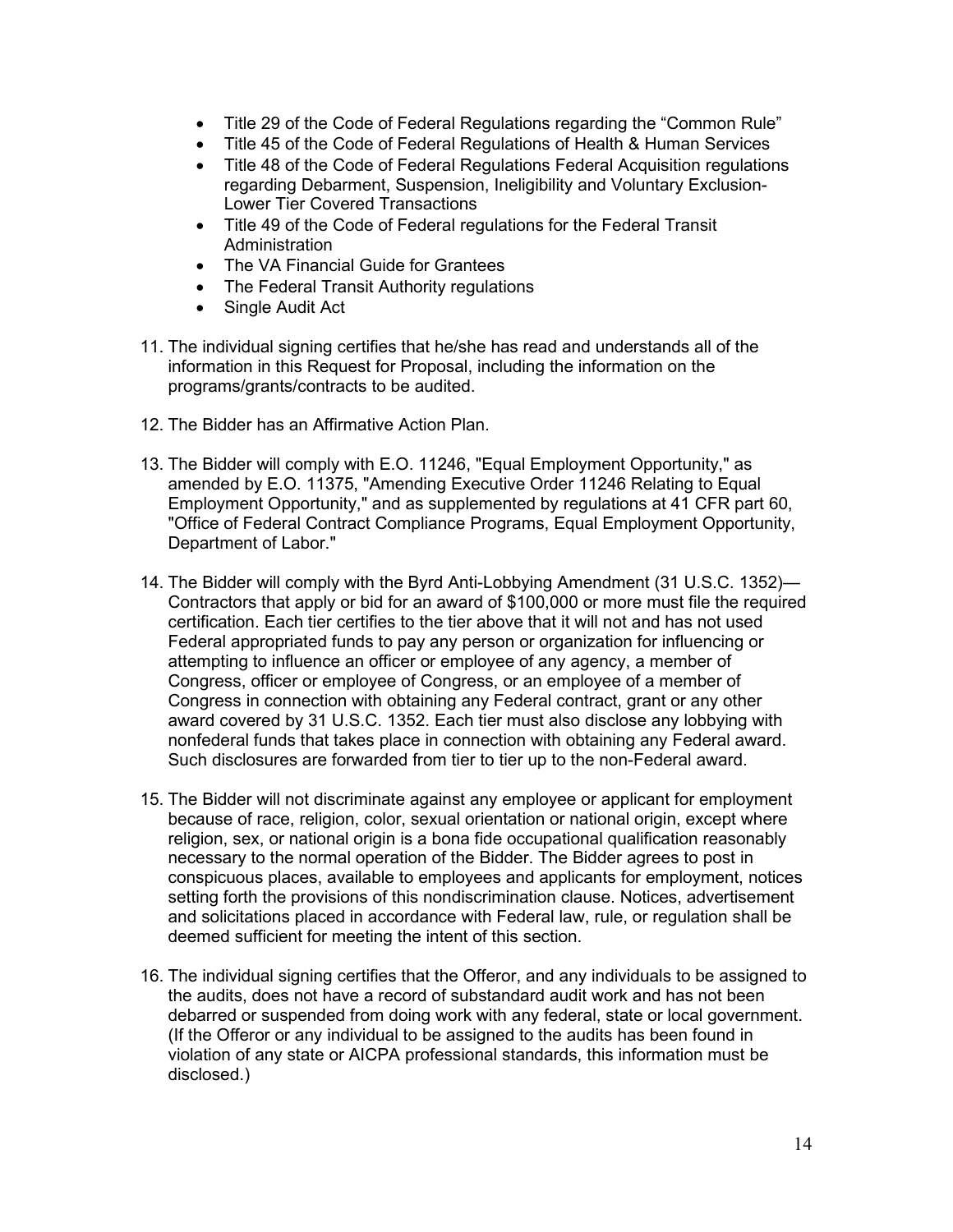Dated this \_\_\_\_\_\_\_ day of \_\_\_\_\_\_\_\_\_\_, 20\_\_\_\_\_.

 $\overline{\phantom{a}}$ 

(Offeror's Firm Name)

\_\_\_\_\_\_\_\_\_\_\_\_\_\_\_\_\_\_\_\_\_\_\_\_\_\_\_\_\_\_\_\_\_\_\_\_\_ (Signature of Offeror's Representative)

 $\overline{\phantom{a}}$  , where the contract of the contract of the contract of the contract of the contract of the contract of the contract of the contract of the contract of the contract of the contract of the contract of the contr (Printed Name and Title of Individual Signing)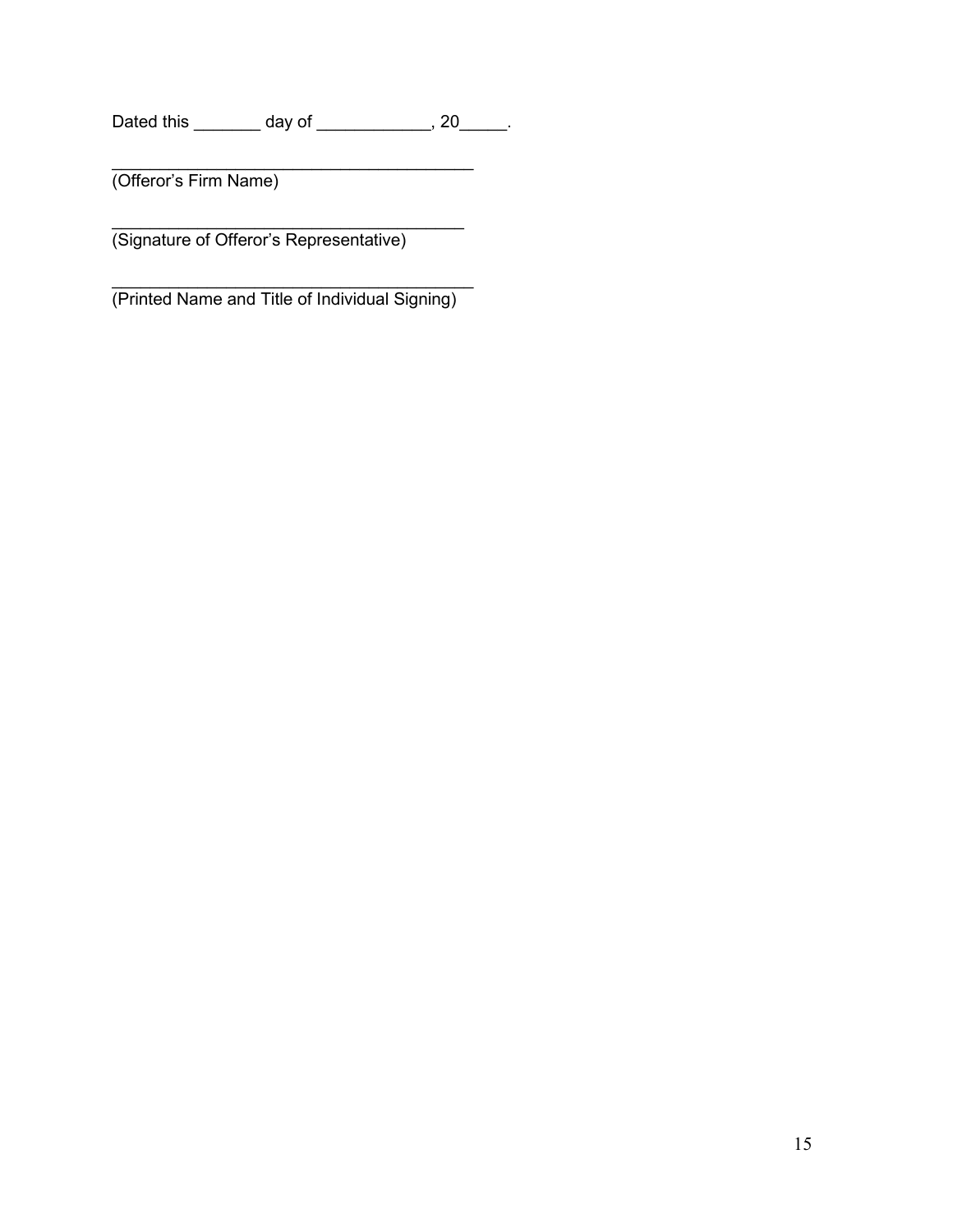# <span id="page-15-0"></span>**ATTACHMENT B**

#### **Administration:**

- Community Action Grant Funding
- Community Services Block Grant Funding

#### **Community Development**

- MURL Minnesota Urban and Rural Homesteading Program
- Weatherization Program
- Energy Assistance Program

#### **Family Resources:**

- FAIM Family Assets for Independence in Minnesota Program
- Financial Fitness Program
- Supplemental Nutrition Assistance Program
- Volunteer Income Tax Assistance Program
- Rebuilding Lives Displaced Homemaker Program
- Renting 101 Program
- Transitional Housing Program
- Long-Term Homeless Program
- Getting to Work Program
- Childcare Access Assistance Program

#### **Transportation:**

- Public Bus Program, including Capital Acquisitions
- Volunteer Driver & Contract Services